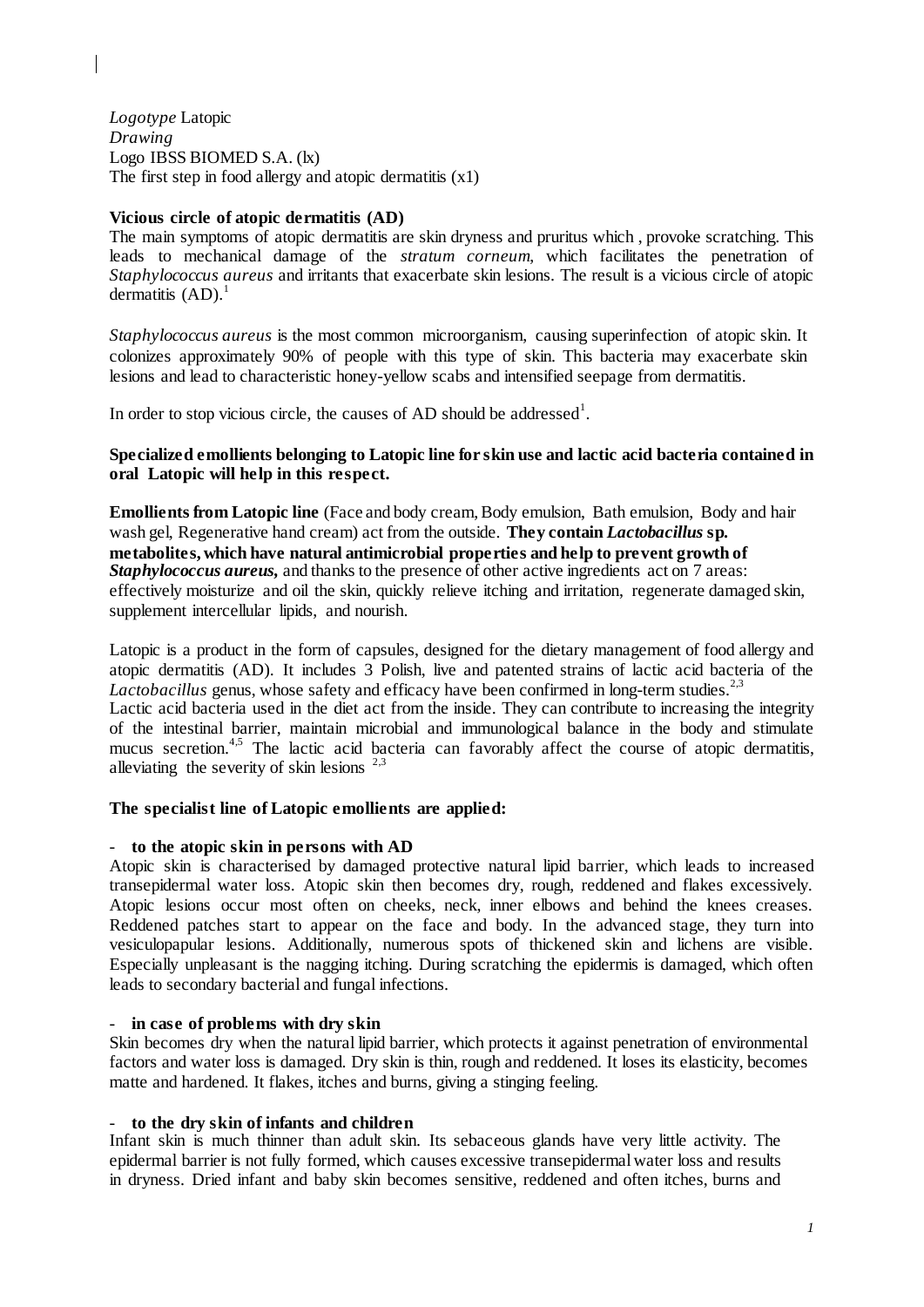flakes.

The basic principle of care of atopic, dry and prone to irritations skin is daily use of specialist preparations, so-called emollients.

# **Emollients have several properties:**

- o moisturisation and oiling,
- o regeneration of damaged epidermal barrier and restoration of its function,
- o help in water retention in the skin,
- o relieving pruritus and burning sensation,
- o reduction of scratching, which protects the epidermis against penetration of contaminants and microorganisms.

For improved efficacy, it is recommended to regularly use various types of emollients from one specialist line that includes preparations for bath and skin care emulsions or creams.

## **Latopic specialist line of emollients**

**Latopic emollients containin its composition** *Lactobacillus* **sp***.* **metabolites, which have natural antimicrobial properties and help to limit the growth of** *Staphylococcus aureus* **that may exacerbate skin lesions in patients with atopic skin.** Emollients Latopic because of his rich formula work on 7 areas: effectively moisturize and oil the skin, quickly relieve itching and irritation, regenerate damaged skin, providing intercellular lipids, and nourish. They are intended for everyday care of infant, baby and adult skin.

## **Latopic emollients:**

- o can be used from the first day of life,
- o have hypoallergenic properties,
- o do not contain fragrances and artificial dyes,
- o have been dermatologically tested.

## **The specialist line of Latopic emollients includes:**

- o Latopic Face and body cream 75 ml, 250 ml, 500 ml
- o Latopic Body emulsion 200 ml, 400 ml, 1000 ml
- o Latopic Bath emulsion 200 ml, 400 ml, 1000 ml
- o Latopic Body and hair wash gel 400 ml, 1000 ml
- o Latopic Regenerative hand cream 50 ml

## *Logotype* **Latopic Face and body cream**

## **Cares for very dry and irritated skin and**:

- o **contains** *Lactobacillus* **sp. metabolites that have antimicrobial properties**,
- o relieves pruritus and irritations,
- o appropriately oils, softens, and improves skin elasticity,
- o moisturises and prevents transepidermal water loss (TEWL),
- o regenerates hydrolipid barrier of the epidermis,
- o accelerates regeneration of damaged epidermis,
- o protects the skin against cold and wind and relieves irritations caused by them.

## **Active ingredients**

*Lactobacillus* **sp***.* **metabolites**, antipruritic complex (barley seed wax, argan oil, shea butter extract), polidocanol, panthenol, shea butter, lanolin, vitamin E, olive oil, allantoin, triglycerides of caprylic and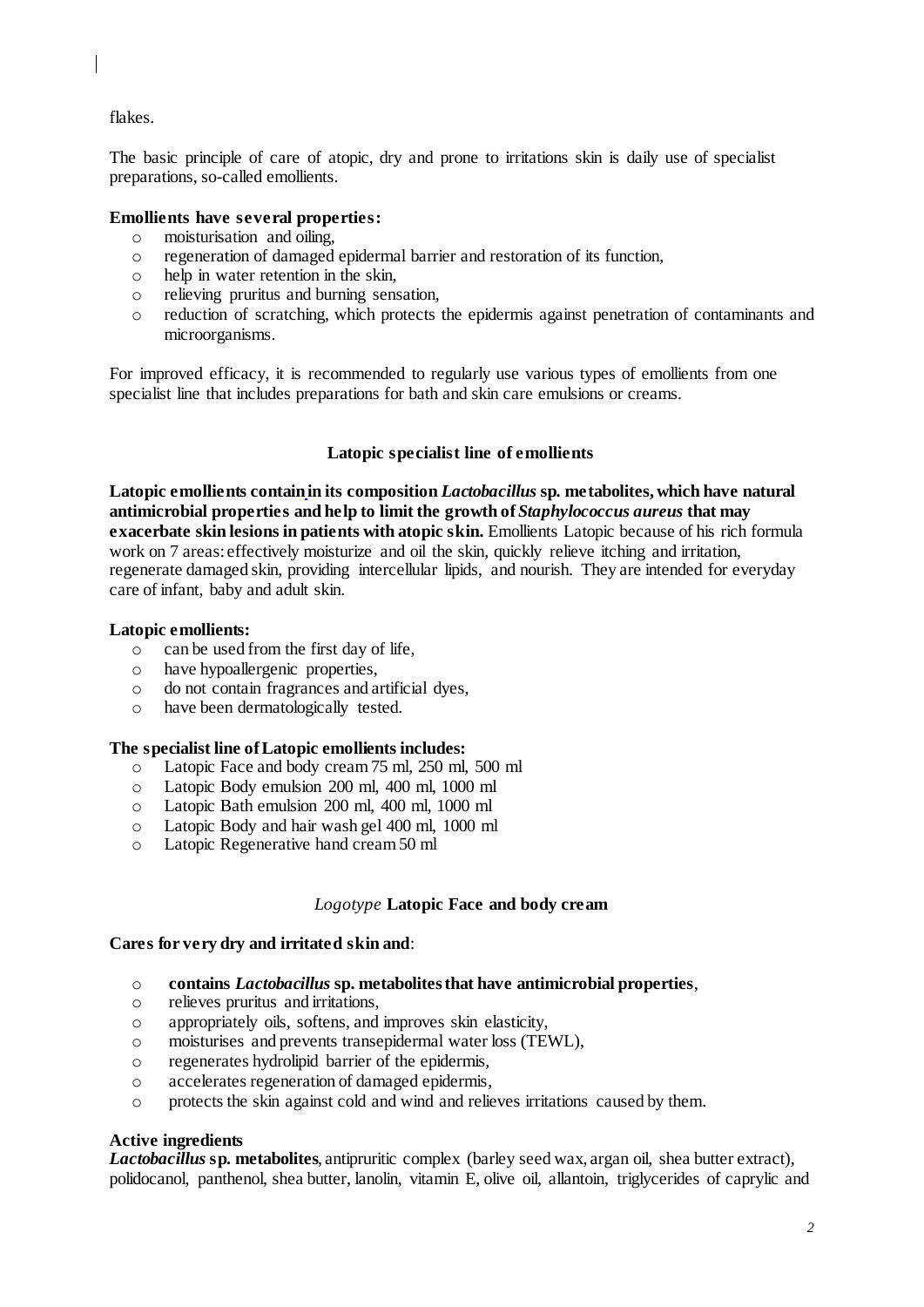capric acids.

## **Instructions for use**

Apply a thin layer of the cream on clean face skin and on especially dry and irritated spots. Spread gently. Avoid eye area. To achieve the best results; use at least twice a day.

# *Logotype* **Latopic Body emulsion**

**The emulsion is intended for care of the whole body. It spreads easily, is quickly absorbed and leaves no oily film on the skin due to its light consistency:**

- o **contains** *Lactobacillus* **sp***.* **metabolites that have antimicrobial properties**,
- o relieves pruritus and irritations,
- o gently oils dry skin of the whole body, eliminates the sensation of excessively tightened and dried skin,
- o creates a delicate occlusive layer, which prevents transepidermal water loss (TEWL),
- o regenerates hydrolipid barrier of the epidermis.

## **Active ingredients**

*Lactobacillus* **sp***.* **metabolites**, antipruritic complex (barley seed wax, argan oil, shea butter extract), polidocanol, panthenol, shea butter, canola oil, cottonseed oil, allantoin, triglycerides of caprylic and capric acids.

## **Instructions for use**

Apply a thin layer of the emulsion on clean, slightly moisturised skin of the body and spread gently. Avoid eye area. For the best results, use the cosmetic always after a bath with Latopic Bath emulsion.

# *Logotype* **Latopic Bath emulsion**

## **Cleanses and provides comprehensive skin care during and after bath:**

- o **contains** *Lactobacillus* **sp***.* **metabolites that have antimicrobial properties**,
- o relieves pruritus and irritations,
- o creates a delicate occlusive layer, which prevents from transepidermal water loss (TEWL) and skin dryness,
- o regenerates hydrolipid barrier of the epidermis,
- o nourishes, regenerates and oils skin for long-lasting effect.

## **Active ingredients**

*Lactobacillus sp.* **metabolites**, antipruritic complex (barley seed wax, argan oil, shea butter extract), polidocanol, shea butter, triglycerides of caprylic and capric acids, cottonseed oil and paraffin oil.

## **Instructions for use**

Pour 2 to 3 caps of the emulsion into a baby bath filled with water. For regular bath pour 2 to 4 caps. The bath should last approximately 10–15 minutes. Then, gently dry the skin with a towel (do not rub). It is recommended to use the Bath emulsion with other Latopic preparations: Face and body cream and Body emulsion. There is no need to use additional detergents for a bath with the emulsion.

# *Logotype* **Latopic Body and hair wash gel**

**Intended for everyday hygiene and care of atopic, dry and prone to irritations body skin and hair:**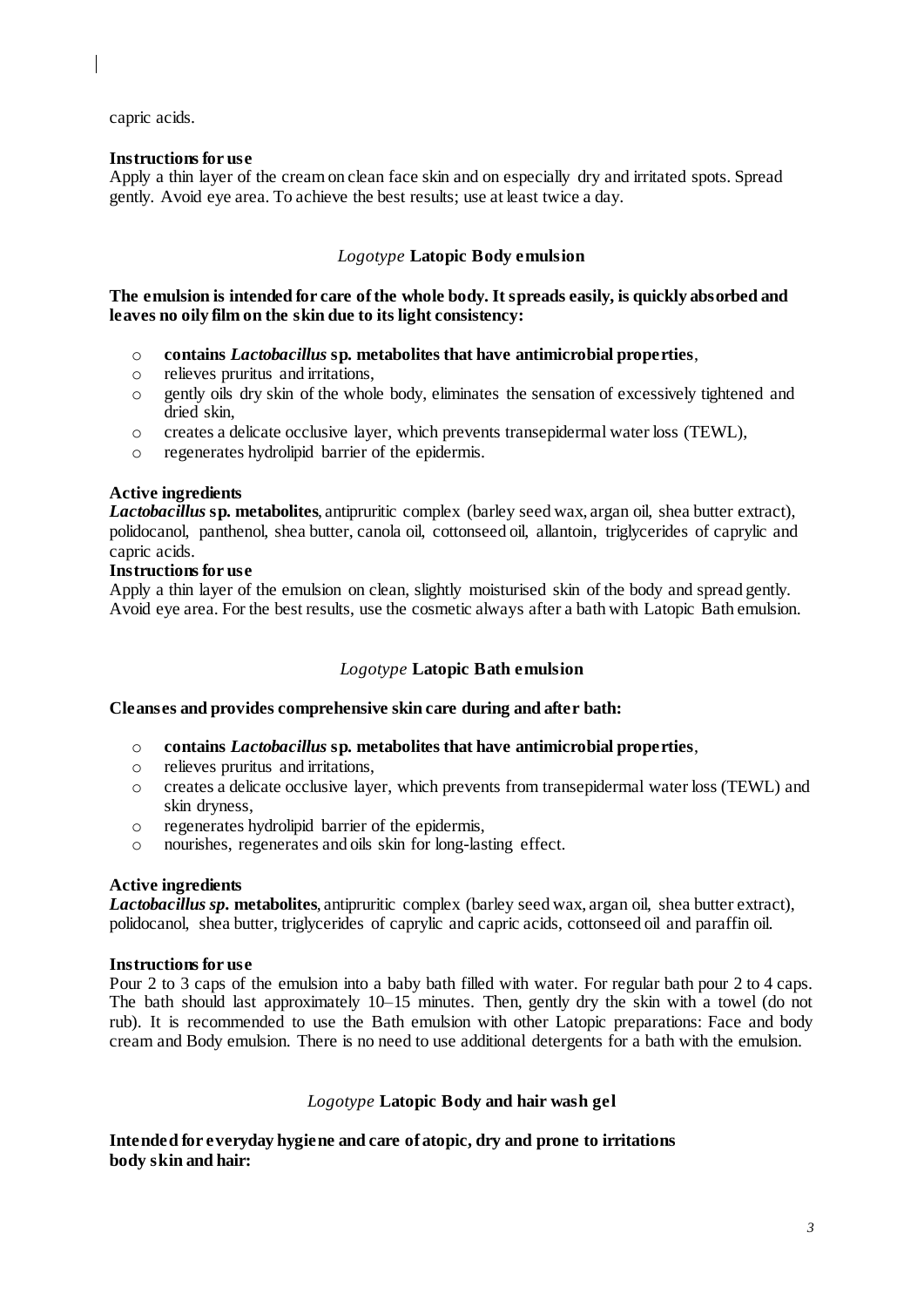- o **contains** *Lactobacillus* **sp. metabolites with antimicrobial properties**,
- o gently washes and does not damage hydrolipid layer of the epidermis,
- o provides long-lasting skin hydration and eliminates skin tension feeling,
- o alleviates pruritus and irritations of skin of the body and head,
- o softens hair and simplifies their combing.

#### **Active ingredients**

*Lactobacillus* sp. metabolites, SyriCalm®, AQUAXYL™, OLIVEM® 300, biolopid (Coco-Glucoside, Glyceryl Oleate), polidocanol, betaine, panthenol, allantoin, glycerin.

#### **Instructions for use**

Apply a small amount of the gel on hand, spread gently on moistened skin of the body and head and on whole hair length. Rinse with water. Then carefully dry skin and hair with a towel.

## *Logotype* **Latopic Regenerative hand cream**

## **Intensive care of atopic, dry and prone to irritations skin on hands, and also skin exposed to harmful external factors:**

- o **contains** *Lactobacillus* **sp. metabolites with antimicrobial properties**,
- o alleviates pruritus and irritations,
- o provides long-lasting hydration, smoothes and intensively regenerates epidermis,
- o has light consistency, is perfectly absorbed, creates a delicate, protective layer on the skin,
- o protects against influence of external factors, makes the skin become less susceptible to cracking and irritation,
- o protects the skin against cold and wind and relieves irritations caused by them.

## **Active ingredients**

*Lactobacillus* sp. metabolites, DuraQuench<sup>TM</sup> IQ, antipruritic complex (barley seed wax, argan oil, shea butter extract), polidocanol, urea, panthenol, allantoin, shea butter, canola oil, glycerin, triglycerides of caprylic and capric acids.

#### **Instructions for use**

Apply small amount of the cream on clean skin on hands and spread gently. It is recommended to use after each washing of hands.

## **Manufacturer**

IBSS BIOMED S.A. Al. Sosnowa 8, 30-224 Kraków, Poland Tel.: +48 12 37 69 200 Fax: +48 12 37 69 205 e-mail: bdu@biomed.pl

Also available:

## Logotype **Latopic**

**Food for special medical purposes** for infants, babies and adults with lyophilised viable lactic acid bacteria:

- o *Lactobacillus casei* ŁOCK 0919 (formerly *Lactobacillus paracasei* ŁOCK 0919),
- o *Lactobacillus rhamnosus* ŁOCK 0908 (formerly *Lactobacillus casei* ŁOCK 0908),